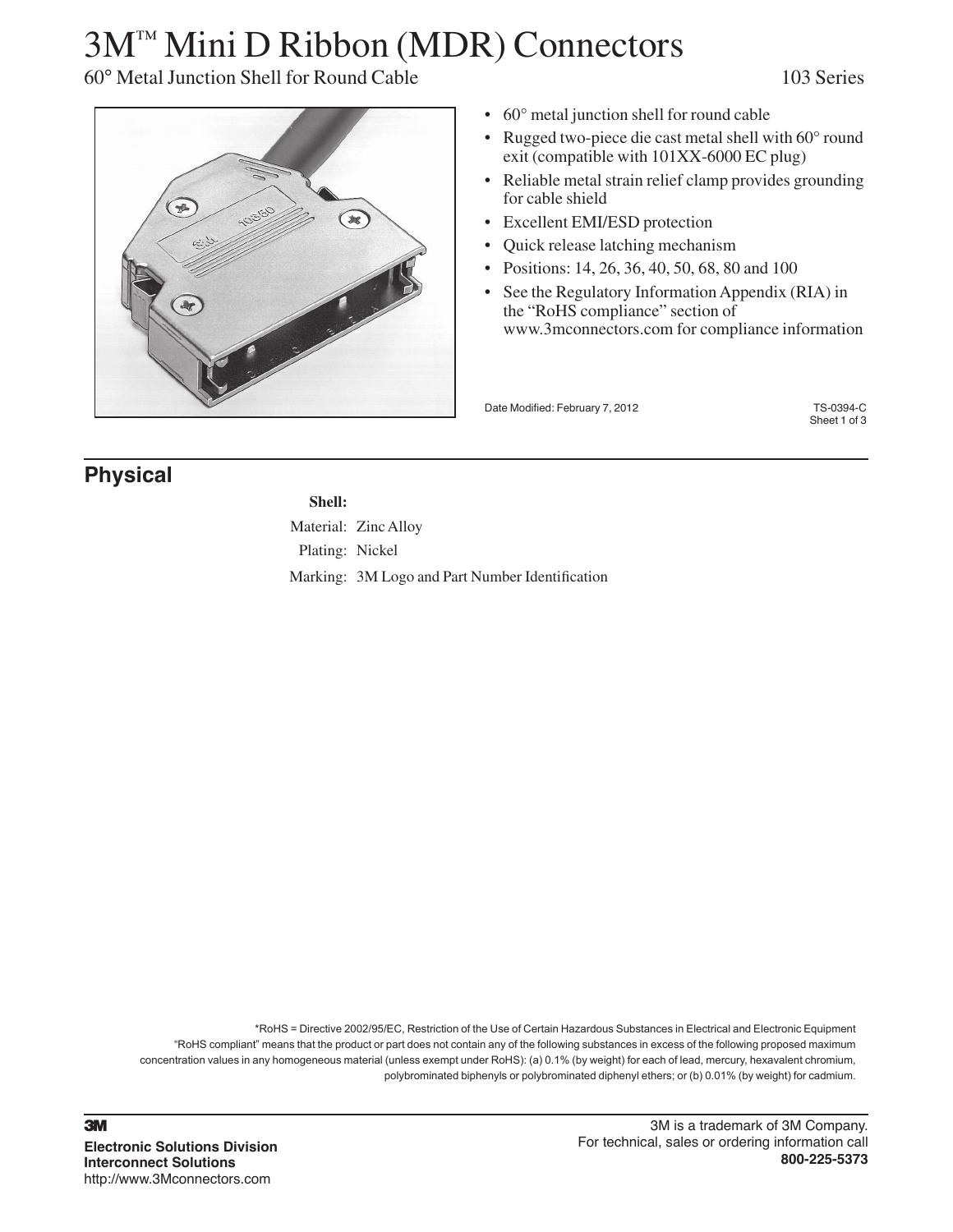## 3M™ Mini D Ribbon (MDR) Connectors

### 60° Metal Junction Shell for Round Cable 103 Series



**Electronic Solutions Division Interconnect Solutions** http://www.3Mconnectors.com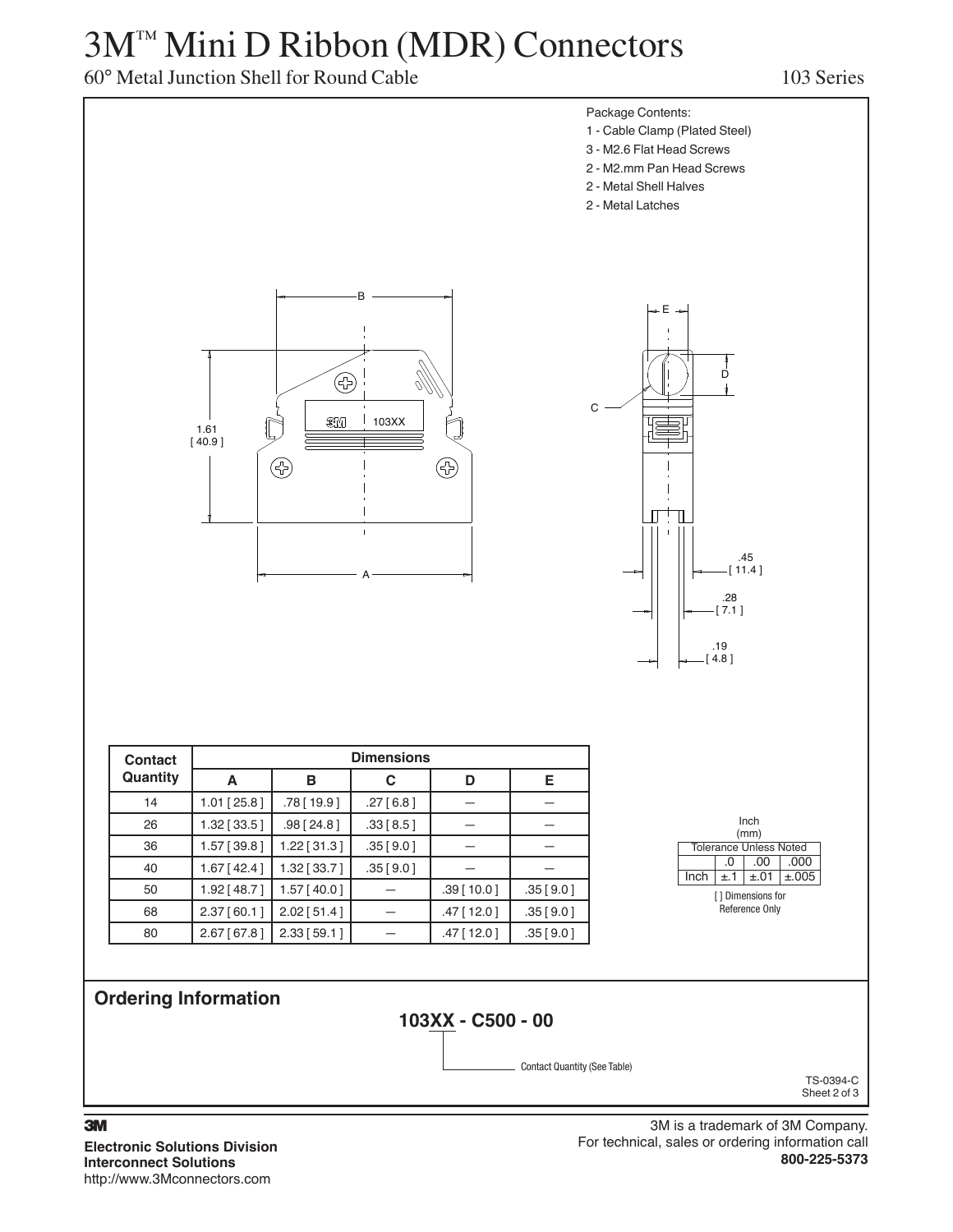# 3M™ Mini D Ribbon (MDR) Connectors

60° Metal Junction Shell for Round Cable 103 Series



#### 3

**Electronic Solutions Division Interconnect Solutions** http://www.3Mconnectors.com